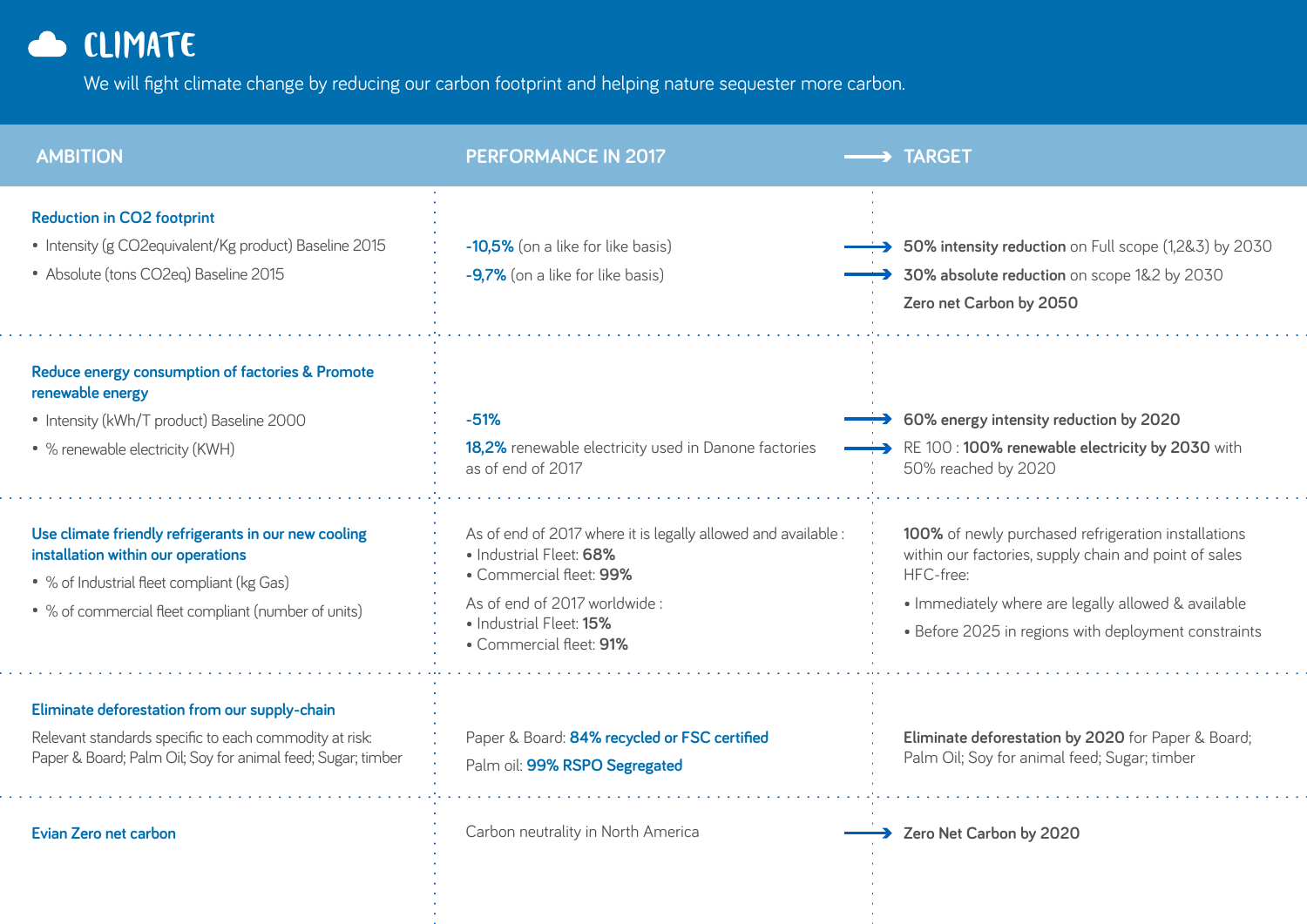## C CIRCULAR ECONOMY

We will Co-build the circular economy by sourcing sustainable materials for packaging; creating a second life for all plastics and reducing food waste.

| <b>AMBITION</b>                                                                                                                                                                                       | <b>PERFORMANCE IN 2017</b>                                                                             | $\rightarrow$ TARGET                                                                                                   |
|-------------------------------------------------------------------------------------------------------------------------------------------------------------------------------------------------------|--------------------------------------------------------------------------------------------------------|------------------------------------------------------------------------------------------------------------------------|
| Develop the use of sustainable resources<br>%rPET used in Waters Division                                                                                                                             | 14% rPET excl Turkey and China                                                                         | → 25% rPET in Waters Division where it is allowed<br>By 2020 and 33% by 2025                                           |
| Zero plastic landfill for post-industrial packaging<br>waste<br>% Post-industrial packaging waste diverted from<br>landfill                                                                           | 91% diverted from landfill                                                                             | > Zero plastics landfill by 2020 in countries with<br>developed collection systems and by 2025 in all<br>our factories |
| Co-create a second life<br>for all plastics                                                                                                                                                           | 9 countries                                                                                            | A 2nd life roadmap developed for 10 priority<br>countries by end 2017, published in 2018                               |
| Reduce Food waste and maximize its recovery<br>within Danone Operations<br>Intensity (kg non recovered* food waste/tons of<br>sold product) Baseline 2016 defined according to<br><b>FLW Protocol</b> | -10,7% (on a like for like basis)<br>Industrial: -12,0% (LFL basis)<br>Supply Chain: -9.7% (LFL basis) | 50% intensity reduction on non recovered food<br>waste by 2025                                                         |